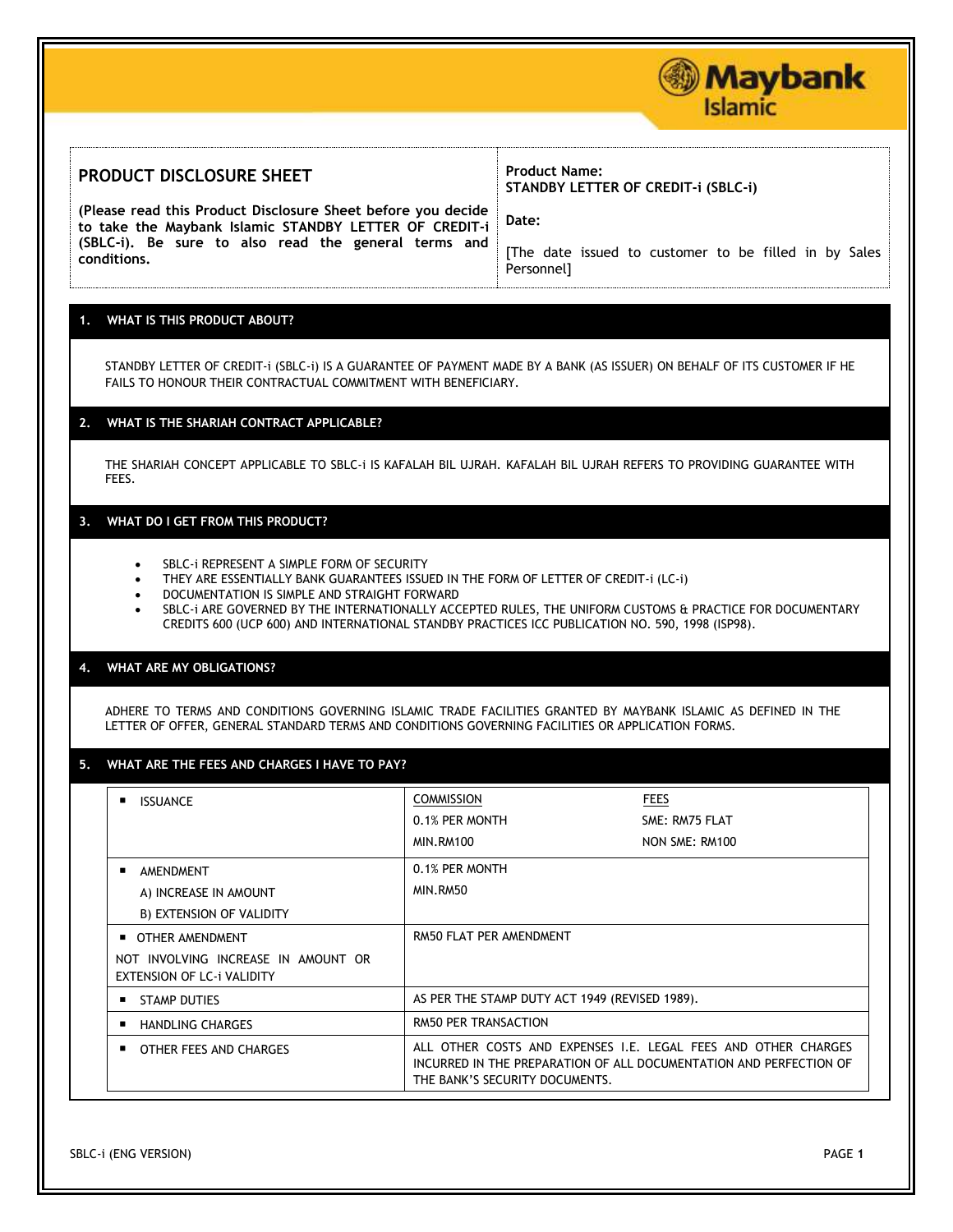|                                                                                                                              | <b>Maybank</b><br>Islamic                                                                                                                                                                                                                                                                                            |
|------------------------------------------------------------------------------------------------------------------------------|----------------------------------------------------------------------------------------------------------------------------------------------------------------------------------------------------------------------------------------------------------------------------------------------------------------------|
| PLEASE REFER TO BELOW LINK FOR LATEST FEE AND CHARGES.<br>Charges&chCatId=/mbb/Business/BFIN-Financing/BFIN02-TradeFinancing | https://www.maybank2u.com.my/mbb_info/m2u/public/personalDetail04.do?cntTypeId=0&cntKey=BFIN02.06.01&programId=BFIN02.06-                                                                                                                                                                                            |
| WHAT IF I FAIL TO FULFILL MY OBLIGATIONS?<br>6.                                                                              |                                                                                                                                                                                                                                                                                                                      |
| <b>LATE PAYMENT CHARGE (LPC)</b>                                                                                             | THE BANK MAY CHARGE TA'WIDH (COMPENSATION) ON<br>OVERDUE PAYMENT, IF THE CUSTOMER FAILS TO PAY ANY<br>PAYMENTS DUE TO THE BANK AS FOLLOWS :<br>A) AT THE BANK NEGARA MALAYSIA (BNM)'S<br>PREVAILING ISLAMIC INTERBANK MONEY MARKET<br>(IIMM) RATE ON THE BALANCE OF THE PRINCIPAL                                    |
|                                                                                                                              | AMOUNT FOR PAYMENTS OVERDUE ON AND BEYOND<br>THE MATURITY DATE; OR<br>USING ANY OTHER METHOD APPROVED BY BNM<br>B)                                                                                                                                                                                                   |
| <b>RIGHT TO SET-OFF</b>                                                                                                      | THE BANK MAY WITH NOTICE TO YOU, COMBINE, CONSOLIDATE<br>OR MERGE ALL OR ANY OF YOUR ACCOUNTS AND LIABILITIES WITH<br>THE BANK AND MAY SET OFF OR TRANSFER ANY SUM<br>OUTSTANDING TO THE CREDIT OF ANY SUCH ACCOUNTS IN OR<br>TOWARDS THE SATISFACTION OF ANY OF YOUR LIABILITIES TO<br>THE BANK UNDER THE FACILITY. |
| WHAT IF I FULLY SETTLE THE FINANCING BEFORE ITS MATURITY?<br>7.                                                              |                                                                                                                                                                                                                                                                                                                      |
| <b>LOCK IN PERIOD</b>                                                                                                        | <b>NIL</b>                                                                                                                                                                                                                                                                                                           |
| EARLY SETTLEMENT PENALTY FEES                                                                                                | NIL.                                                                                                                                                                                                                                                                                                                 |
| DO I NEED ANY INSURANCE / TAKAFUL COVERAGE?<br>8.                                                                            | YES. YOU ARE REQUIRED TO TAKE UP TAKAFUL COVERAGE WITH ETIQA TAKAFUL BERHAD OR OTHER TAKAFUL OPERATORS OF YOUR<br>CHOICE APPROVED BY THE BANK ON SUCH TERMS AND CONDITIONS AS THE BANK MAY STIPULATE.                                                                                                                |
| 9.<br>WHAT ARE THE MAJOR RISKS?                                                                                              |                                                                                                                                                                                                                                                                                                                      |
| NOT APPLICABLE                                                                                                               |                                                                                                                                                                                                                                                                                                                      |
|                                                                                                                              | 10. WHAT DO I NEED TO DO IF THERE ARE CHANGES TO MY CONTACT DETAILS?                                                                                                                                                                                                                                                 |
| THE CHANNELS, E.G.: M2U OR HOME BRANCH.                                                                                      | IT IS IMPORTANT THAT YOU INFORM US OF ANY CHANGE IN YOUR CONTACT DETAILS TO ENSURE THAT ALL CORRESPONDENCES<br>REACH YOU IN A TIMELY MANNER. TO UPDATE YOUR CONTACT DETAILS, YOU MAY INFORM US IN WRITING OR REACH US VIA ONE OF                                                                                     |
| 11. WHAT CAN I GET ASSISTANCE AND REDRESS?                                                                                   |                                                                                                                                                                                                                                                                                                                      |
| YOU MAY CONTACT US AT :                                                                                                      | I) IF YOU HAVE DIFFICULTIES IN MAKING PAYMENTS, YOU SHOULD CONTACT US EARLIEST POSSIBLE TO DISCUSS PAYMENT ALTERNATIVES.                                                                                                                                                                                             |